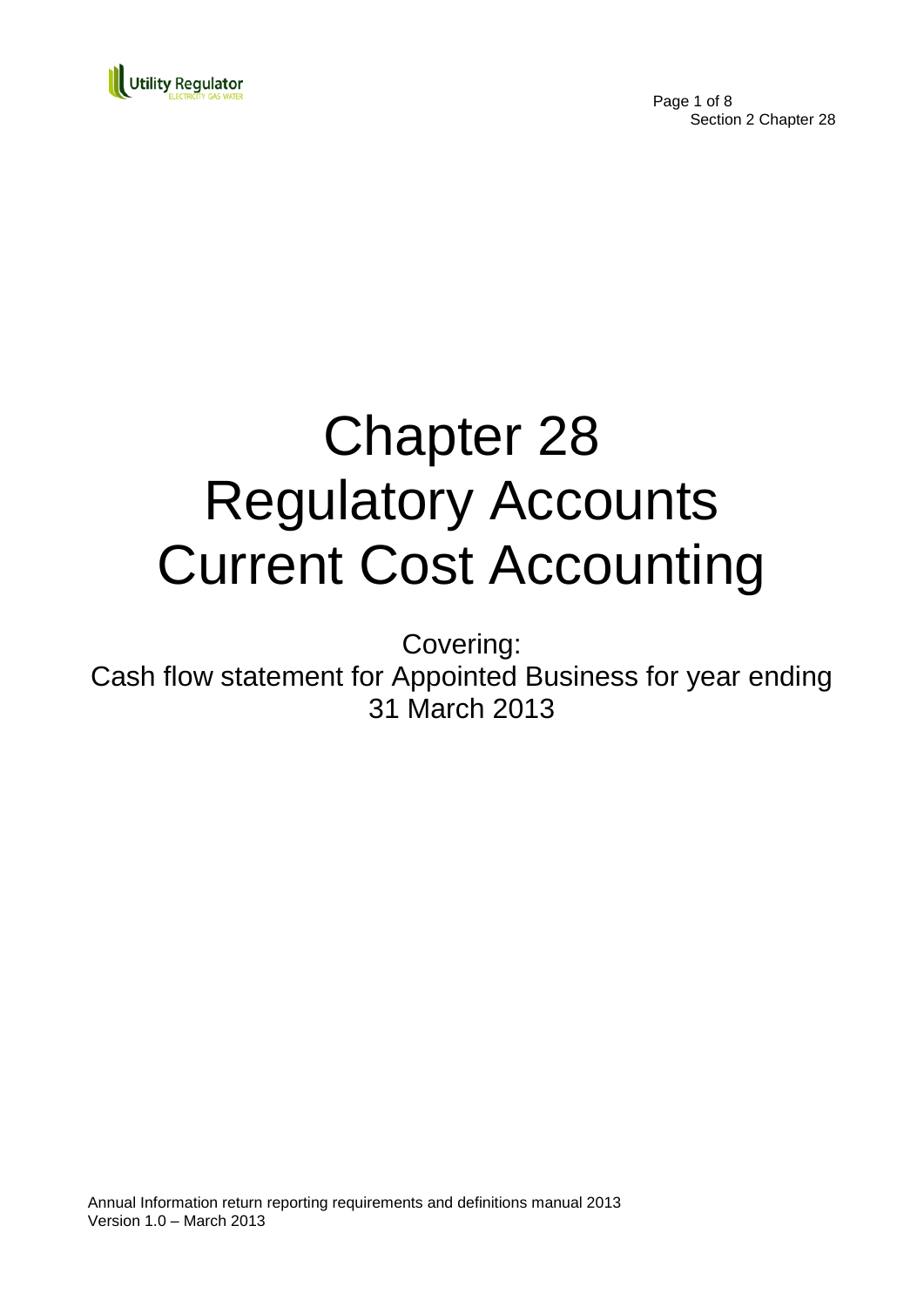

# **Chapter 28 Regulatory Accounts Current Cost Accounting Cash flow statement for Appointed Business for year ending 31 March 2013**

#### **Guidance**

Infrastructure renewals expenditure is considered as an investing activity for the purposes of this table and is disclosed accordingly.

Acquisitions and disposals (line 14) should only be used strictly for expenditure in accordance with the definition. It is anticipated that this line will be rarely used.

The policy regarding classification as items under the heading Management of liquid resources should be stated.

#### **Company commentary**

NI Water should provide commentary for all significant features and movements over the last period. 'Management of liquid resources' and 'Financing' should be covered in particular. The commentary should describe the movements of and the nature of the deposits/loan facilities. The PPP element of any line should be disclosed and explained separately in commentary.

Where NI Water has completed a financial restructuring the commentary should also make reference to movements in loans to other group companies.

#### **Guidance to Auditors**

See "Auditors' guidance, part H "Land Sales".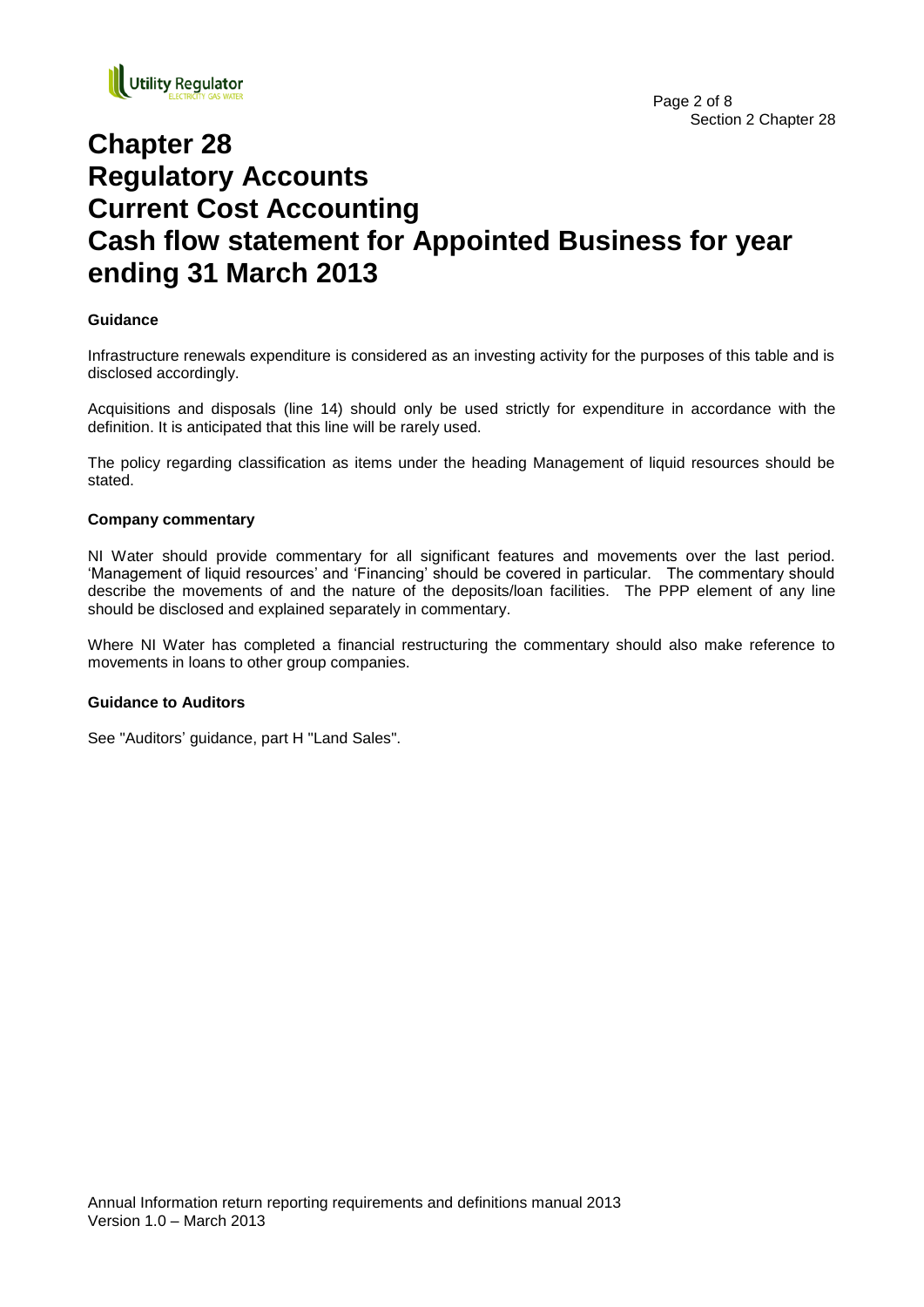

## **Table 28 line definitions**

|                        | Net cashflow from operating activities.                           | £m | 3dp |
|------------------------|-------------------------------------------------------------------|----|-----|
| <b>Definition</b>      | Net cash flow movement from the operating activities of NI Water. |    |     |
| <b>Primary Purpose</b> | Informing relative performance and efficiency assessments.        |    |     |
| <b>Processing rule</b> | Copied: table 29 line 9                                           |    |     |
| <b>Responsibility</b>  | <b>Regulatory Finance Team</b>                                    |    |     |

#### **A RETURN ON INVESTMENTS & SERVICING OF FINANCE**

|                        | Interest received                                                                                                                                | £m | 3dp |
|------------------------|--------------------------------------------------------------------------------------------------------------------------------------------------|----|-----|
| <b>Definition</b>      | The amount of interest received by NI Water in the year. This<br>should exclude interest on finance leases which should be entered<br>in line 4. |    |     |
| <b>Primary Purpose</b> | Informing relative performance and efficiency assessments.                                                                                       |    |     |
| <b>Processing rule</b> | Columns 1 to 3: historic data                                                                                                                    |    |     |
|                        | Column 4: Input (positive number)                                                                                                                |    |     |
| <b>Responsibility</b>  | <b>Regulatory Finance Team</b>                                                                                                                   |    |     |

| 3                      | Interest paid                                              | £m | 3dp |
|------------------------|------------------------------------------------------------|----|-----|
| <b>Definition</b>      | The amount of interest paid by NI Water in the year.       |    |     |
| <b>Primary Purpose</b> | Informing relative performance and efficiency assessments. |    |     |
| <b>Processing rule</b> | Columns 1 to 3: historic data                              |    |     |
|                        | Column 4: Input (negative number)                          |    |     |
| <b>Responsibility</b>  | <b>Regulatory Finance Team</b>                             |    |     |

|                        | Interest in finance lease rentals                              | £m | 3dp |
|------------------------|----------------------------------------------------------------|----|-----|
| <b>Definition</b>      | The interest element on finance leases paid by NI Water in the |    |     |
|                        | vear.                                                          |    |     |
| <b>Primary Purpose</b> | Informing relative performance and efficiency assessments.     |    |     |
| <b>Processing rule</b> | Columns 1 to 3: historic data                                  |    |     |
|                        | Column 4: Input (negative number)                              |    |     |
| <b>Responsibility</b>  | <b>Regulatory Finance Team</b>                                 |    |     |

| 5                      | Non-equity dividends paid                                       | £m | 3dp |
|------------------------|-----------------------------------------------------------------|----|-----|
| <b>Definition</b>      | The total non-equity dividend paid by NI Water in the year.     |    |     |
|                        |                                                                 |    |     |
|                        | Non-equity dividends are those relating to non-equity shares as |    |     |
|                        | defined in paragraph 12 of FRS4, 'Capital Investments'.         |    |     |
| <b>Primary Purpose</b> | Informing relative performance and efficiency assessments.      |    |     |
| <b>Processing rule</b> | Columns 1 to 3: historic data                                   |    |     |
|                        | Column 4: Input (negative number)                               |    |     |
| <b>Responsibility</b>  | <b>Regulatory Finance Team</b>                                  |    |     |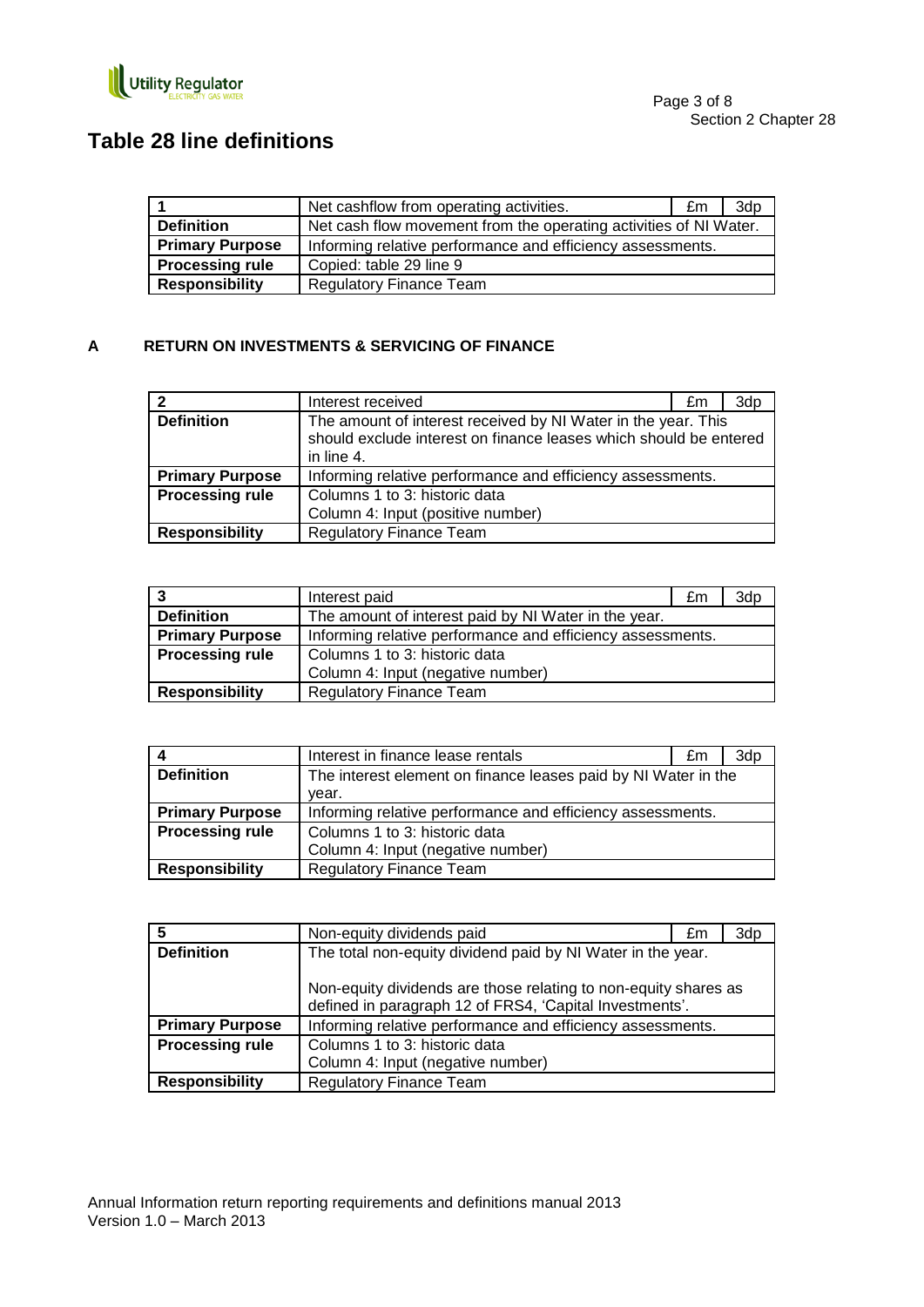

| - 6                    | Net cashflow from returns on investments &<br>servicing of finance | £m | 3dp |
|------------------------|--------------------------------------------------------------------|----|-----|
| <b>Definition</b>      | The net financing cost in the year paid by NI Water.               |    |     |
| <b>Primary Purpose</b> | Informing relative performance and efficiency assessments.         |    |     |
| <b>Processing rule</b> | Calculated: the sum of lines 2, 3, 4 and 5                         |    |     |
| <b>Responsibility</b>  | <b>Regulatory Finance Team</b>                                     |    |     |

#### **B TAXATION**

|                        | Taxation (paid)/received                                                                                                                                                                                                                                                      | £m | 3dp |
|------------------------|-------------------------------------------------------------------------------------------------------------------------------------------------------------------------------------------------------------------------------------------------------------------------------|----|-----|
| <b>Definition</b>      | All cash flows to or from taxation authorities (or other group<br>companies) in respect of NI Water's revenue and capital profits<br>including total mainstream and advance corporation tax<br>paid/received and group taxation payments/receipts by NI Water<br>in the year. |    |     |
| <b>Primary Purpose</b> | Informing relative performance and efficiency assessments.                                                                                                                                                                                                                    |    |     |
| <b>Processing rule</b> | Columns 1 to 3: historic data<br>Column 4: Input (negative number if net tax payment, positive<br>number if net tax receipt).                                                                                                                                                 |    |     |
| <b>Responsibility</b>  | <b>Regulatory Finance Team</b>                                                                                                                                                                                                                                                |    |     |

#### **C CAPITAL EXPENDITURE AND FINANCIAL INVESTMENT**

| -8                     | Gross cost of purchase of fixed assets                        | £m | 3dp |
|------------------------|---------------------------------------------------------------|----|-----|
| <b>Definition</b>      | The gross purchase price of fixed assets paid for by NI Water |    |     |
|                        | before any deduction of grants and contributions.             |    |     |
| <b>Primary Purpose</b> | Informing relative performance and efficiency assessments.    |    |     |
| <b>Processing rule</b> | Column 1 to 3: historic data                                  |    |     |
|                        | Column 4: Input (negative number)                             |    |     |
| <b>Responsibility</b>  | <b>Regulatory Finance Team</b>                                |    |     |

| 9                      | Receipts of grants and contributions                                                                  | £m | 3d <sub>p</sub> |
|------------------------|-------------------------------------------------------------------------------------------------------|----|-----------------|
| <b>Definition</b>      | The total amount of grants and other contributions received for<br>fixed asset purchases in the year. |    |                 |
| <b>Primary Purpose</b> | Informing relative performance and efficiency assessments.                                            |    |                 |
| <b>Processing rule</b> | Columns 1 to 3: historic data                                                                         |    |                 |
|                        | Column 4: Input (positive number)                                                                     |    |                 |
| <b>Responsibility</b>  | <b>Regulatory Finance Team</b>                                                                        |    |                 |

| 10                     | Infrastructure renewals expenditure                            | £m | 3dp |
|------------------------|----------------------------------------------------------------|----|-----|
| <b>Definition</b>      | Expenditure incurred in maintaining the existing operating     |    |     |
|                        | capability of infrastructure assets.                           |    |     |
| <b>Primary Purpose</b> | Informing relative performance and efficiency assessments.     |    |     |
| <b>Processing rule</b> | Columns 1 to 3: historic data                                  |    |     |
|                        | Column 4: Calculated: table 32 line 32 column 7, with the sign |    |     |
|                        | reversed.                                                      |    |     |
| <b>Responsibility</b>  | <b>Regulatory Finance Team</b>                                 |    |     |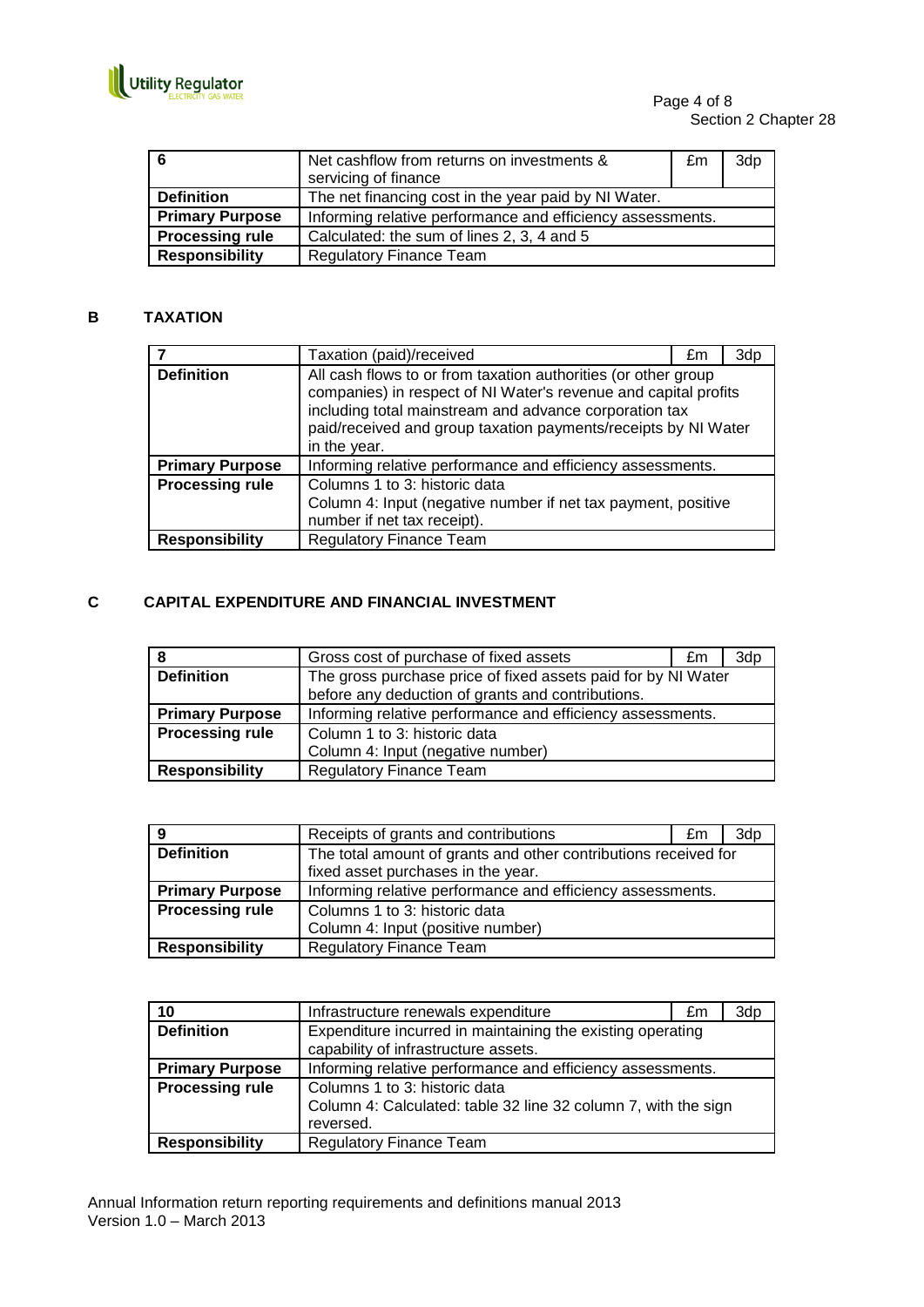

| 11                     | Disposal of fixed assets                                        | £m | 3dp |
|------------------------|-----------------------------------------------------------------|----|-----|
| <b>Definition</b>      | Cash proceeds received in the year on the sale of fixed assets. |    |     |
| <b>Primary Purpose</b> | Informing relative performance and efficiency assessments.      |    |     |
| <b>Processing rule</b> | Columns 1 to 3: historic data                                   |    |     |
|                        | Column 4: Input (positive number)                               |    |     |
| <b>Responsibility</b>  | <b>Regulatory Finance Team</b>                                  |    |     |

| $12 \,$                | Movements on long term loans to group companies                                                                              | £m | 3dp |
|------------------------|------------------------------------------------------------------------------------------------------------------------------|----|-----|
| <b>Definition</b>      | The movement in the loans advanced to group companies, as<br>defined in table 19 line 2.                                     |    |     |
| <b>Primary Purpose</b> | Informing relative performance and efficiency assessments.                                                                   |    |     |
| <b>Processing rule</b> | Columns 1 to 3: historic data<br>Column 4: Input (positive number for a cash inflow, negative<br>number for a cash outflow). |    |     |
|                        |                                                                                                                              |    |     |
| <b>Responsibility</b>  | <b>Regulatory Finance Team</b>                                                                                               |    |     |

| 13                     | Net cashflow from investing activities                               | £m | 3d <sub>p</sub> |
|------------------------|----------------------------------------------------------------------|----|-----------------|
| <b>Definition</b>      | The net cashflow of NI Water relating to the acquisition or disposal |    |                 |
|                        | of any asset held as a fixed asset.                                  |    |                 |
| <b>Primary Purpose</b> | Informing relative performance and efficiency assessments.           |    |                 |
| <b>Processing rule</b> | Calculated: the sum of lines 8, 9, 10, 11 and 12.                    |    |                 |
| <b>Responsibility</b>  | <b>Regulatory Finance Team</b>                                       |    |                 |

#### **D ACQUISITIONS AND DISPOSALS**

| 14                     | Acquisitions and disposals                                                                                                                                                  | £m | 3dp |
|------------------------|-----------------------------------------------------------------------------------------------------------------------------------------------------------------------------|----|-----|
| <b>Definition</b>      | The cash flows related to acquisition or disposal of any trade or                                                                                                           |    |     |
|                        | business or any investment.                                                                                                                                                 |    |     |
| <b>Primary Purpose</b> | Informing relative performance and efficiency assessments.                                                                                                                  |    |     |
| <b>Processing rule</b> | Columns 1 to 3: historic data<br>Column 4: Input (positive number if disposal cash flows exceed<br>the cash consideration of acquisitions; otherwise a negative<br>number). |    |     |
| <b>Responsibility</b>  | <b>Regulatory Finance Team</b>                                                                                                                                              |    |     |

#### **E EQUITY DIVIDENDS**

| 15                     | Equity dividends paid                                        | £m | 3dp |
|------------------------|--------------------------------------------------------------|----|-----|
| <b>Definition</b>      | The total equity dividend paid by NI Water in the year. This |    |     |
|                        | includes any special dividends paid in the year.             |    |     |
| <b>Primary Purpose</b> | Informing relative performance and efficiency assessments.   |    |     |
| <b>Processing rule</b> | Columns 1 to 3: historic data                                |    |     |
|                        | Column 4: Input (negative number)                            |    |     |
| <b>Responsibility</b>  | <b>Regulatory Finance Team</b>                               |    |     |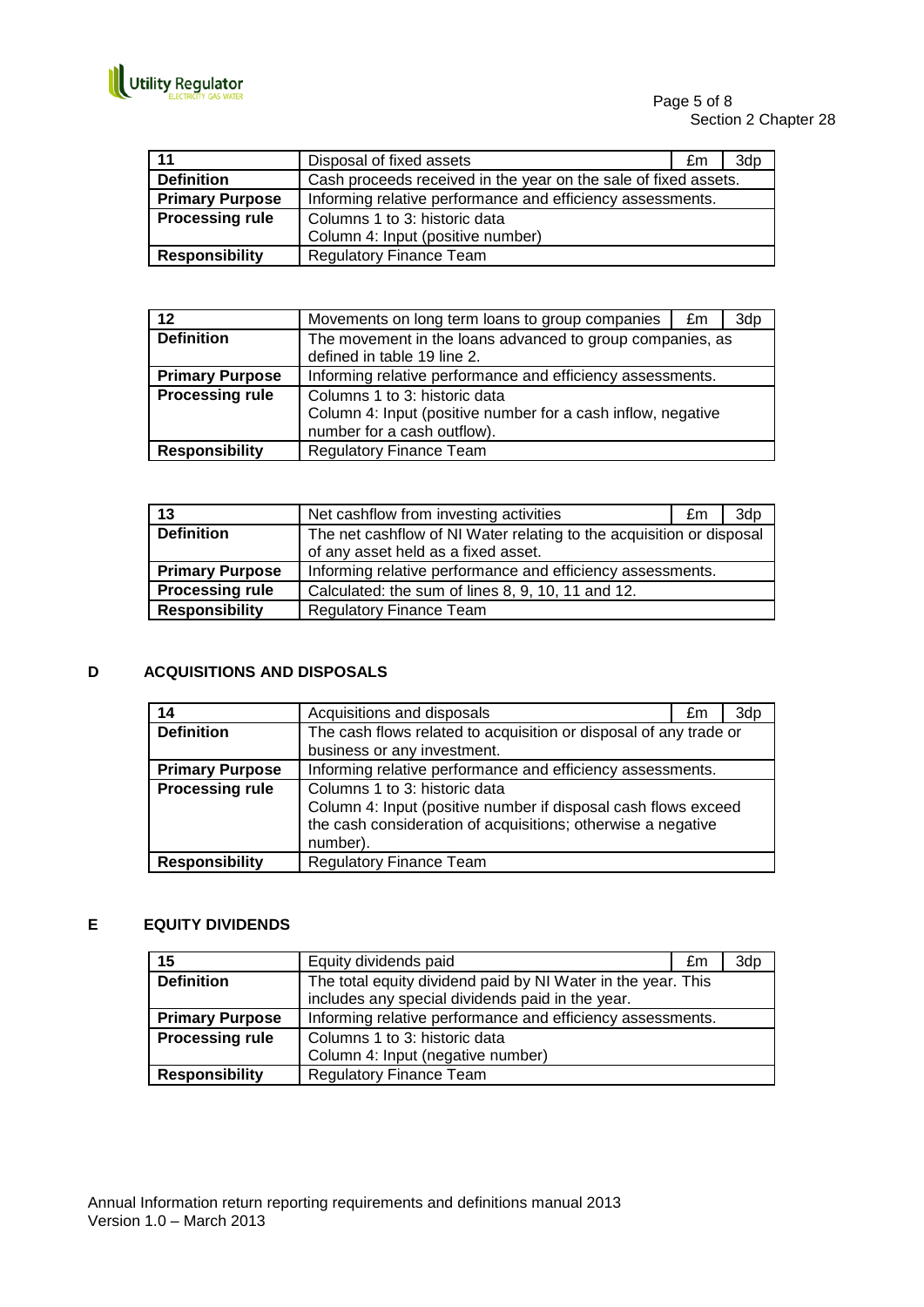

#### **F MANAGEMENT OF LIQUID RESOURCES**

| 16                     | New cashflow from management of liquid                           | £m | 3dp |
|------------------------|------------------------------------------------------------------|----|-----|
|                        | resources                                                        |    |     |
| <b>Definition</b>      | The net cashflow from the withdrawal/redemption and purchase of  |    |     |
|                        | short term deposits and other liquid resources.                  |    |     |
| <b>Primary Purpose</b> | Informing relative performance and efficiency assessments.       |    |     |
| <b>Processing rule</b> | Columns 1 to 3: historic data                                    |    |     |
|                        | Column 4: Input: positive for a cash inflow, negative for a cash |    |     |
|                        | outflow.                                                         |    |     |
| <b>Responsibility</b>  | <b>Regulatory Finance Team</b>                                   |    |     |

| $-17$                  | Net cashflow before financing                                                                                                                    | £m. | 3d <sub>p</sub> |
|------------------------|--------------------------------------------------------------------------------------------------------------------------------------------------|-----|-----------------|
| <b>Definition</b>      | The net cash flow generated from operations, but after returns on<br>investments and servicing of finance, taxation and investing<br>activities. |     |                 |
| <b>Primary Purpose</b> | Informing relative performance and efficiency assessments.                                                                                       |     |                 |
| <b>Processing rule</b> | Calculated: the sum of lines 1, 6, 7, 13, 14, 15 and 16.                                                                                         |     |                 |
| <b>Responsibility</b>  | Regulatory Finance Team                                                                                                                          |     |                 |

#### **G FINANCING**

| 18                     | Capital in finance lease rentals                                                                                                                               | £m | 3dp |
|------------------------|----------------------------------------------------------------------------------------------------------------------------------------------------------------|----|-----|
| <b>Definition</b>      | The capital element of finance lease payments made in the year.                                                                                                |    |     |
| <b>Primary Purpose</b> | Informing relative performance and efficiency assessments.                                                                                                     |    |     |
| <b>Processing rule</b> | Columns 1 to 3: historic data<br>Column 4: Input (negative number if capital repaid on new leases<br>exceed capital on existing leases, else positive number). |    |     |
| <b>Responsibility</b>  | <b>Regulatory Finance Team</b>                                                                                                                                 |    |     |

| 19                     | New bank loans taken out                                                                                                            | £m | 3d <sub>p</sub> |
|------------------------|-------------------------------------------------------------------------------------------------------------------------------------|----|-----------------|
| <b>Definition</b>      | The receipts from any loans taken out in the year. These include<br>the proceeds of any loans taken out from other group companies. |    |                 |
| <b>Primary Purpose</b> | Informing relative performance and efficiency assessments.                                                                          |    |                 |
| <b>Processing rule</b> | Columns 1 to 3: historic data                                                                                                       |    |                 |
|                        | Column 4: Input (positive number)                                                                                                   |    |                 |
| <b>Responsibility</b>  | <b>Regulatory Finance Team</b>                                                                                                      |    |                 |

| 20                     | Repayment of bank loans                                       | £m | 3dp |
|------------------------|---------------------------------------------------------------|----|-----|
| <b>Definition</b>      | The repayments of any loans repaid in the year. These include |    |     |
|                        | any loan repaid to other group companies.                     |    |     |
| <b>Primary Purpose</b> | Informing relative performance and efficiency assessments.    |    |     |
| <b>Processing rule</b> | Columns 1 to 3: historic data                                 |    |     |
|                        | Column 4: Input (negative number)                             |    |     |
| <b>Responsibility</b>  | <b>Regulatory Finance Team</b>                                |    |     |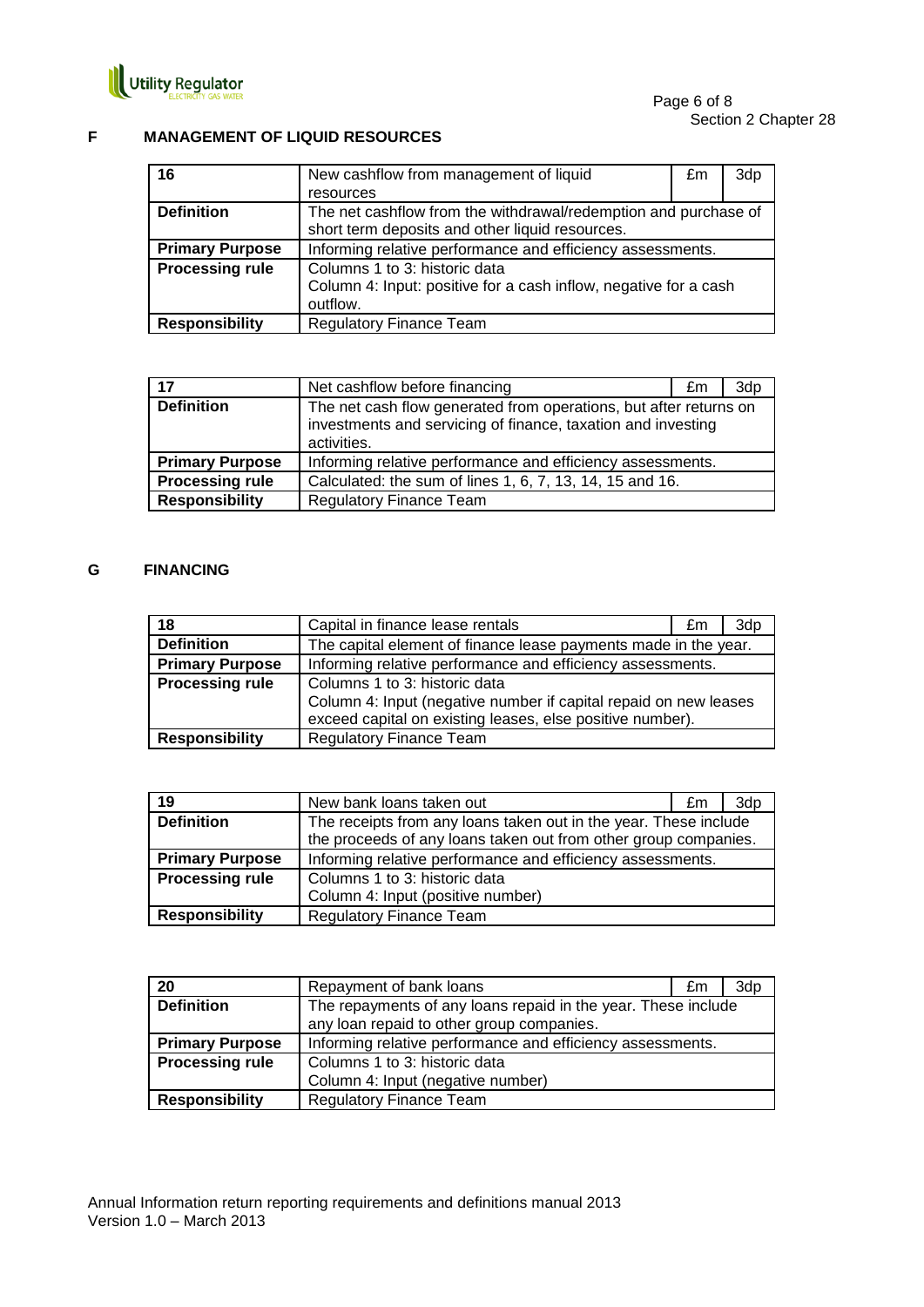

| 21                     | Proceeds from share issues                                        | £m | 3dp |
|------------------------|-------------------------------------------------------------------|----|-----|
| <b>Definition</b>      | The net proceeds from any share issues received in the year, less |    |     |
|                        | cost of any share buy backs.                                      |    |     |
| <b>Primary Purpose</b> | Informing relative performance and efficiency assessments.        |    |     |
| <b>Processing rule</b> | Columns 1 to 3: historic data                                     |    |     |
|                        | Column 4: Input (positive number if proceeds from new issues      |    |     |
|                        | exceed cost of any re-purchases, else a negative number).         |    |     |
| <b>Responsibility</b>  | <b>Regulatory Finance Team</b>                                    |    |     |

| 22                     | Net cash inflow from financing                                   | £m | 3dp |
|------------------------|------------------------------------------------------------------|----|-----|
| <b>Definition</b>      | The net effect on cashflow after repaying the capital element of |    |     |
|                        | finance leases, raising /repaying loans and share issues.        |    |     |
| <b>Primary Purpose</b> | Informing relative performance and efficiency assessments.       |    |     |
| <b>Processing rule</b> | Calculated: the sum of lines 18, 19, 20 and 21.                  |    |     |
| <b>Responsibility</b>  | <b>Regulatory Finance Team</b>                                   |    |     |

| 23                     | Increase/(decrease) in cash in the year                         | £m | 3dp |
|------------------------|-----------------------------------------------------------------|----|-----|
| <b>Definition</b>      | The net cashflow of NI Water in the year measured by the change |    |     |
|                        | in the level of cash.                                           |    |     |
| <b>Primary Purpose</b> | Informing relative performance and efficiency assessments.      |    |     |
| <b>Processing rule</b> | Calculated: the sum of lines 17 and 22.                         |    |     |
| <b>Responsibility</b>  | <b>Regulatory Finance Team</b>                                  |    |     |